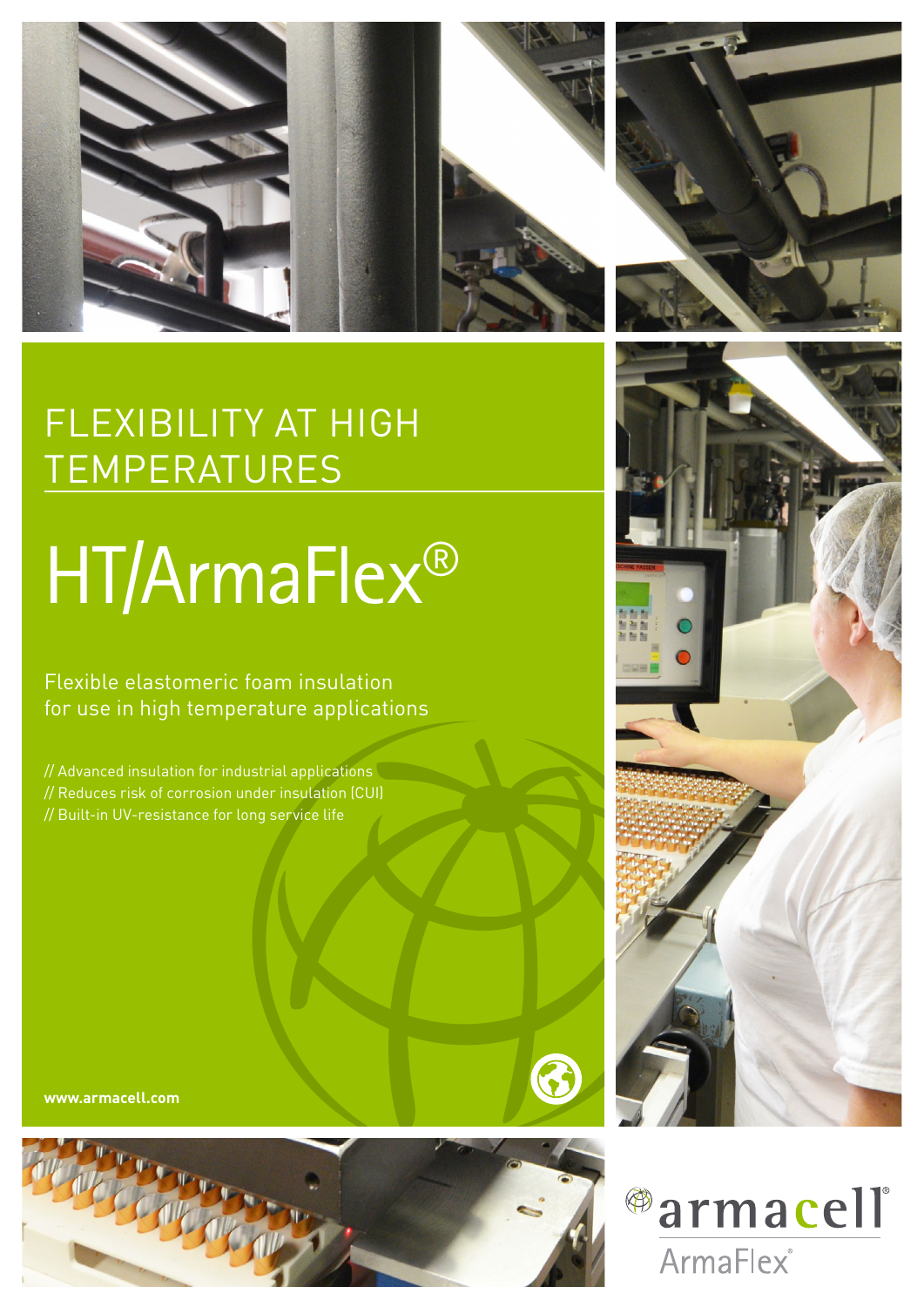1. For temperatures above +125 °C or below -50 °C, please contact our Customer Service Center to request for the corresponding technical information.

2. At high service temperatures, a certain hardening process may start on the inner surface of the material. Investigations have shown that these changes have no impact on the good physical and fire<br>protection properties o

3. Under certain conditions in outdoor applications, there may be surface discolouration and minor surface cracks on the material. Hoever, this visual changes has no impact on the physical properties of<br>the material, such

All data and technical information are based on results achieved under typical application conditions. Recipients of this information should, in their own interest and responsibility, clarify with our<br>Technical department

| Brief description                                     | HT/ArmaFlex is a highly flexible, closed-cell insulation material with resistance to UV radiation.                                                                                          |                                                                                                                                 |                                                        |                                                            |           |                                                                                                      |                                                         |  |  |
|-------------------------------------------------------|---------------------------------------------------------------------------------------------------------------------------------------------------------------------------------------------|---------------------------------------------------------------------------------------------------------------------------------|--------------------------------------------------------|------------------------------------------------------------|-----------|------------------------------------------------------------------------------------------------------|---------------------------------------------------------|--|--|
| Material type                                         | Flexible elastomeric foam (FEF), factory made according to EN 14304, based on ethylene propylene diene terpolymer (EPDM).                                                                   |                                                                                                                                 |                                                        |                                                            |           |                                                                                                      |                                                         |  |  |
| Colour                                                | Black.                                                                                                                                                                                      |                                                                                                                                 |                                                        |                                                            |           |                                                                                                      |                                                         |  |  |
| Applications                                          | Thermal insulation of pipes, vessels and ducts in solar collectors (including outdoors), motor vehicles, hot gas lines, steam lines and dual<br>temperature lines.                          |                                                                                                                                 |                                                        |                                                            |           |                                                                                                      |                                                         |  |  |
| Installation                                          | Please refer to the ArmaFlex installation manual and technical bulletin no. 71 prior to installation. Please request a copy from the<br>Technical department if you have not received this. |                                                                                                                                 |                                                        |                                                            |           |                                                                                                      |                                                         |  |  |
| Remarks                                               |                                                                                                                                                                                             | Declaration of Performance is available in accordance with Article 7(3) of Regulation (EU) No 305/2011 on www.armacell.com/DoP. |                                                        |                                                            |           |                                                                                                      |                                                         |  |  |
| <b>Property</b>                                       |                                                                                                                                                                                             | <b>Standard/Test method</b><br><b>Value/Assessment</b>                                                                          |                                                        |                                                            |           |                                                                                                      |                                                         |  |  |
| <b>Temperature range</b>                              |                                                                                                                                                                                             |                                                                                                                                 |                                                        |                                                            |           |                                                                                                      |                                                         |  |  |
| Service temperature <sup>1</sup>                      | Max. service temperature                                                                                                                                                                    |                                                                                                                                 |                                                        |                                                            | $+150$ °C | +85 °C for tapes                                                                                     | Tested according to EN                                  |  |  |
|                                                       | Min. service temperature <sup>1</sup>                                                                                                                                                       |                                                                                                                                 |                                                        |                                                            | $-50 °C$  |                                                                                                      | 14706, EN 14707 and EN<br>14304                         |  |  |
| <b>Thermal conductivity</b>                           |                                                                                                                                                                                             |                                                                                                                                 |                                                        |                                                            |           |                                                                                                      |                                                         |  |  |
|                                                       |                                                                                                                                                                                             | $\theta$ m                                                                                                                      | 40                                                     | °C.                                                        |           |                                                                                                      | Declared according to EN                                |  |  |
|                                                       | tubes                                                                                                                                                                                       | $\lambda \leq$                                                                                                                  | 0.042                                                  | $W / (m \cdot K)$                                          |           | $\lambda = [36.92 + 0.125 \cdot \theta_m + 0.0008 \cdot (\theta_m - 30)^2]/1000$                     | ISO 13787. Tested according<br>to EN 12667, EN ISO 8497 |  |  |
|                                                       | sheets/tape $\lambda$ $\le$                                                                                                                                                                 |                                                                                                                                 | 0.045                                                  | W/[m K]                                                    |           | $\lambda = [39.92 + 0.125 \cdot \theta_{\rm m} + 0.0008 \cdot (\theta_{\rm m} - 30)^2] \; / \; 1000$ |                                                         |  |  |
| Water vapour diffusion resistance                     |                                                                                                                                                                                             |                                                                                                                                 |                                                        |                                                            |           |                                                                                                      |                                                         |  |  |
| Water vapour diffusion                                | tubes<br>4,000<br>$\mu$ >                                                                                                                                                                   |                                                                                                                                 |                                                        |                                                            |           |                                                                                                      | Tested according to EN                                  |  |  |
| resistance factor                                     | sheets / tape                                                                                                                                                                               | $\mu$ >                                                                                                                         | 3,000                                                  |                                                            |           |                                                                                                      | 12086, EN 13469                                         |  |  |
| Fire performance & approvals                          |                                                                                                                                                                                             |                                                                                                                                 |                                                        |                                                            |           |                                                                                                      |                                                         |  |  |
| Reaction to fire                                      | Euroclass (tubes)                                                                                                                                                                           | Classified according to EN<br>13501-1. Tested according to<br>EN 13823 and EN ISO 11925-<br>$\overline{2}$                      |                                                        |                                                            |           |                                                                                                      |                                                         |  |  |
|                                                       | Euroclass (sheets / tape)                                                                                                                                                                   |                                                                                                                                 |                                                        |                                                            |           |                                                                                                      |                                                         |  |  |
| Fire performance according to<br>building regulations | Class 1                                                                                                                                                                                     |                                                                                                                                 | BS 476 Part 7: 1997                                    |                                                            |           |                                                                                                      |                                                         |  |  |
| Flammability                                          | V-0 rating                                                                                                                                                                                  |                                                                                                                                 | UL94, IEC 60695 and Can/<br>CSA-C.22.2 No0.17., UL746C |                                                            |           |                                                                                                      |                                                         |  |  |
| Practical fire behaviour                              |                                                                                                                                                                                             |                                                                                                                                 |                                                        | Self-extinguishing, does not drip, does not spread flames. |           |                                                                                                      |                                                         |  |  |
| Other technical features                              |                                                                                                                                                                                             |                                                                                                                                 |                                                        |                                                            |           |                                                                                                      |                                                         |  |  |
| Dimensions and tolerances                             |                                                                                                                                                                                             | In accordance with EN 14304, table 1                                                                                            |                                                        |                                                            |           |                                                                                                      |                                                         |  |  |
| UV resistance                                         | High                                                                                                                                                                                        |                                                                                                                                 |                                                        |                                                            |           |                                                                                                      | Tested according to EN ISO<br>4892-1                    |  |  |
| Storage                                               | temperature $[0 °C - 35 °C]$ .                                                                                                                                                              |                                                                                                                                 |                                                        |                                                            |           | Material shall be stored in dry, clean rooms at normal relative humidity (50% to 70%) and ambient    |                                                         |  |  |
| Shelf (storage life)                                  | Tape, self-adhesive: 1 year.                                                                                                                                                                |                                                                                                                                 |                                                        |                                                            |           |                                                                                                      |                                                         |  |  |
| AGI designation code                                  | tubes:                                                                                                                                                                                      | 36.12.05.09.02<br>sheets: 36.07.05.09.02                                                                                        |                                                        |                                                            |           |                                                                                                      |                                                         |  |  |

#### **Tubes (length: 2.0m)**

| 10mm      |                   |           | 13mm              |           | 19mm              |           | 25 <sub>mm</sub>  |                                | <b>Minimum</b>                  | <b>Maximum</b>                  |
|-----------|-------------------|-----------|-------------------|-----------|-------------------|-----------|-------------------|--------------------------------|---------------------------------|---------------------------------|
| Item      | Carton<br>content | Item      | Carton<br>content | Item      | Carton<br>content | Item      | Carton<br>content | Pipe maximum<br>outer diameter | insulation<br>inner<br>diameter | insulation<br>inner<br>diameter |
|           | [m]               |           | [m]               |           | [m]               |           | [m]               | [mm]                           | [mm]                            | [mm]                            |
| HT-10X010 | 192               | HT-13X010 | 140               |           |                   |           |                   | 10                             | 11.5                            | 13.0                            |
| HT-10X012 | 172               | HT-13X012 | 130               | HT-19X012 | 80                |           |                   | 12                             | 13.5                            | 15.0                            |
| HT-10X015 | 144               | HT-13X015 | 112               | HT-19X015 | 64                | HT-25X015 | 40                | 15                             | 16.5                            | 18.0                            |
| HT-10X018 | 130               | HT-13X018 | 98                | HT-19X018 | 58                | HT-25X018 | 36                | 18                             | 19.5                            | 21.0                            |
| HT-10X022 | 108               | HT-13X022 | 84                | HT-19X022 | 50                | HT-25X022 | 36                | 22                             | 23.5                            | 25.0                            |
| HT-10X028 | 82                | HT-13X028 | 64                | HT-19X028 | 48                | HT-25X028 | 32                | 28                             | 29.5                            | 31.0                            |
| HT-10X035 | 60                | HT-13X035 | 50                | HT-19X035 | 32                | HT-25X035 | 24                | 35                             | 36.5                            | 38.5                            |
| HT-10X042 | 50                | HT-13X042 | 40                | HT-19X042 | 24                | HT-25X042 | 20                | 42                             | 44.0                            | 46.0                            |
|           |                   | HT-13X048 | 32                | HT-19X048 | 22                | HT-25X048 | 16                | 48                             | 50.0                            | 52.0                            |
|           |                   | HT-13X054 | 32                | HT-19X054 | 18                | HT-25X054 | 16                | 54                             | 55.5                            | 57.5                            |
|           |                   | HT-13X060 | 28                | HT-19X060 | 16                | HT-25X060 | 16                | 60                             | 62.0                            | 64.0                            |
|           |                   | HT-13X076 | 24                | HT-19X076 | 18                | HT-25X076 | 12                | 76                             | 77.5                            | 80.0                            |
|           |                   | HT-13X089 | 18                | HT-19X089 | 16                | HT-25X089 | 12                | 89                             | 91.0                            | 94.0                            |

### **Other information Length tolerance**  $\pm 1.5\%$ **Thickness tolerance** 10mm - 13mm: ± 1.5mm 19mm - 25mm: ± 2.5mm

#### **TECHNICAL DATA - HT/ARMAFLEX**

#### **Coils**

| 13mm           |                          | 19mm           |                   |                |                                                                              |                            |  |
|----------------|--------------------------|----------------|-------------------|----------------|------------------------------------------------------------------------------|----------------------------|--|
| Item           | <b>Carton</b><br>content | Item           | Carton<br>content | outer diameter | <b>Minimum</b><br>Pipe maximum insulation inner insulation inner<br>diameter | <b>Maximum</b><br>diameter |  |
|                | [m]                      |                | [m]               | [mm]           | [mm]                                                                         | [mm]                       |  |
| HT-13X015/E 26 |                          | HT-19X015/E 16 |                   | 15             | 16.5                                                                         | 18.0                       |  |
| HT-13X018/E 22 |                          | HT-19X018/E 14 |                   | 18             | 19.5                                                                         | 21.0                       |  |
| HT-13X022/E 18 |                          | HT-19X022/E 12 |                   | 22             | 23.5                                                                         | 25.0                       |  |
|                |                          |                |                   |                |                                                                              |                            |  |

#### **Other information**

| Length tolerance           | ± 1.5%                          |  |  |  |  |
|----------------------------|---------------------------------|--|--|--|--|
| <b>Thickness tolerance</b> | $10mm - 13mm : ± 1.5mm$         |  |  |  |  |
|                            | $19$ mm - $25$ mm: $\pm 2.5$ mm |  |  |  |  |